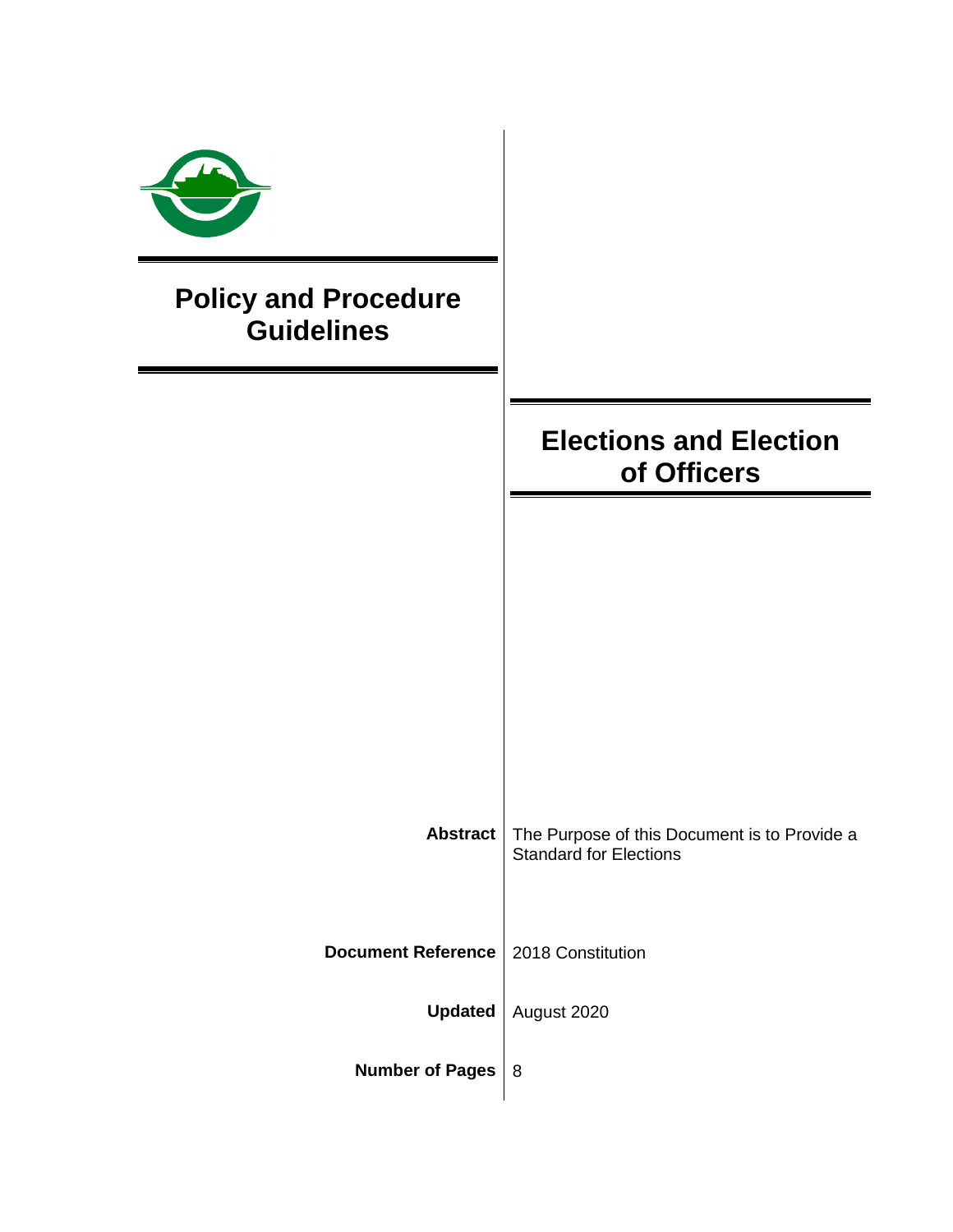# **Table of Contents**

### Page

| 2.           |  |
|--------------|--|
| 3.           |  |
| $\mathbf{4}$ |  |
| 5.           |  |
| 6.           |  |
| 7.           |  |
| 8.           |  |
| 9.           |  |
|              |  |
|              |  |
|              |  |
|              |  |
|              |  |
|              |  |
|              |  |
|              |  |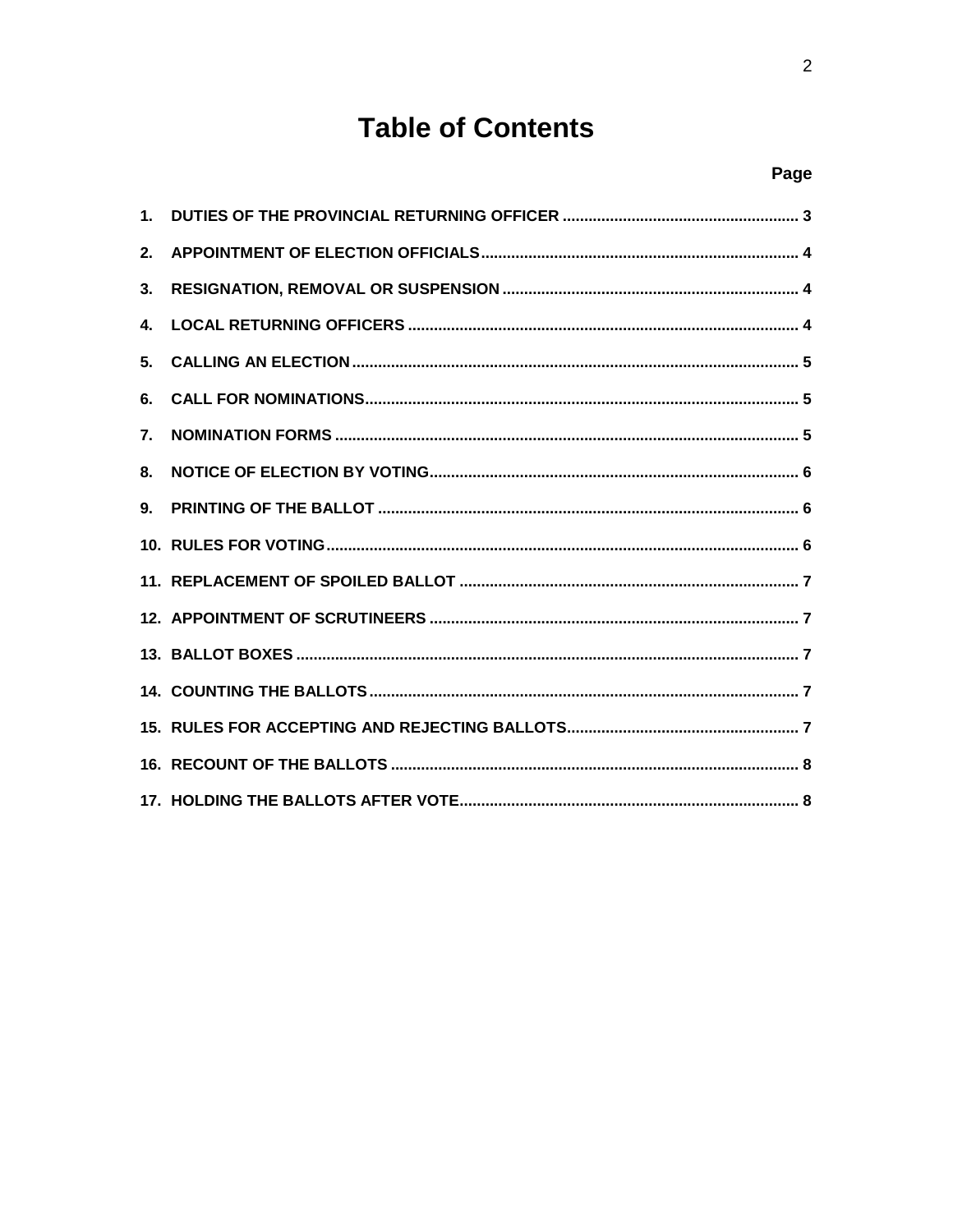# **BCFMWU Policy for Elections and Duties of Election Officers**

*Articles referred to in this policy are in reference to the 2006 BCFMWU Constitution. Any conflict between this policy and the Constitution, the Constitution's intent will prevail.*

**For Site Safety Elections, please refer to appendix "a"**

**Before using this guide, please carefully review the following articles of the BCFMWU Constitution:**

- Article 10 *Committees*, Section 8 *Balloting Committee*
- Article 13 *Returning Officer and Assistant Returning Officer*
- Article 14 *Election of Union Officers*
- Article 15 *Balloting Procedures*

### <span id="page-2-0"></span>**1. Duties of the Provincial Returning Officer**

The Provincial Returning Officer has the following duties, in addition to all others established by these Guidelines:

- (a) To provide guidance and input respecting the membership list accuracy and the conduct of elections and referendums.
- (b) To ensure that all other officials appointed under these Guidelines carry out their duties with fairness and impartiality.
- (c) To make recommendations to the Provincial Executive or the delegates at Convention respecting amendments to this Policy or other enactments affecting election matters.
- (d) To issue to persons appointed or retained under these Guidelines any information and guidelines the Provincial Returning Officer considers necessary to ensure effective implementation of these Guidelines.
- (e) To require Local Returning Officers and other election officials to follow the directions of the Provincial Returning Officer regarding the performance of their duties.
- (f) To provide information to the membership regarding call for nominations, balloting and other electoral processes.
- (g) To ensure the use and availability of neutral NUPGE appointees, should they be required per Article 15 Section 7.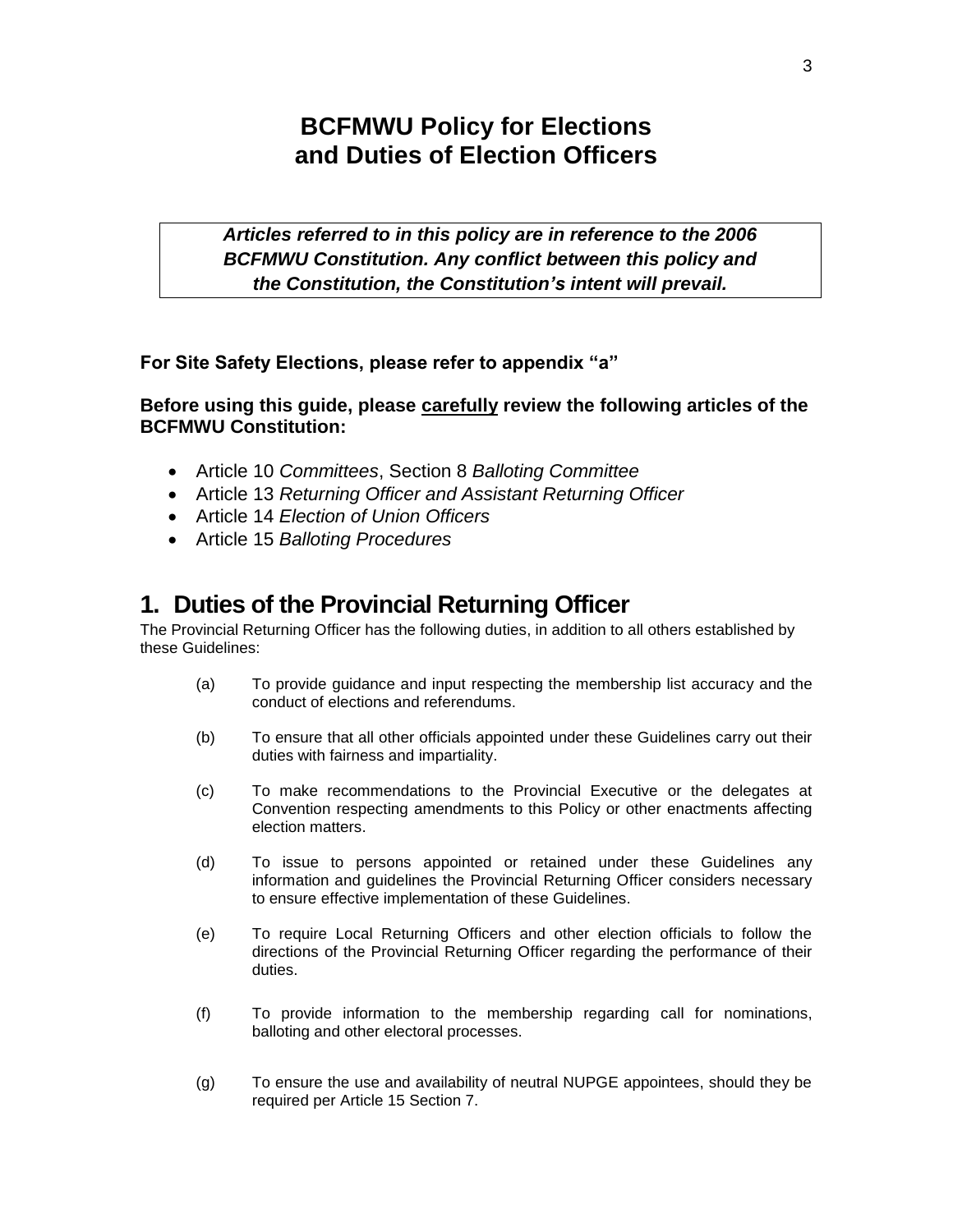### <span id="page-3-0"></span>**2. Appointment of Election Officials**

- (a) A Returning Officer may appoint an Election Official to hold or assist in an election provided they are not:
	- 1. A member of the Provincial Executive or of the local executive.
	- 2. A member nominating a candidate or campaigning for a candidate.
	- 3. A member not in good standing.
- (b) Any appointment may be rescinded for cause by the respective Local Returning Officer or a member of the Balloting Committee.

# <span id="page-3-1"></span>**3. Resignation, Removal or Suspension**

- (a) The Provincial Returning Officer may resign at any time by notifying the Provincial Executive in writing, care of any Provincial Executive Officer.
- (b) Based on cause or incapacity, the Provincial Executive may with a two-thirds majority vote:
	- 1) Suspend a Returning Officer; or
	- 2) Remove a Returning Officer from office.
- (c) A Returning Officer may appeal any decision taken against under (b) by filing an appeal per Article 6 Section 8 (b)(c)(d), excluding the required vote in (d).

# <span id="page-3-2"></span>**4. Local Returning Officers**

- (a) An appointed person shall work at the direction of an elected Returning Officer and per the terms laid out in Article 13 Section 1(b) of the BCFMWU Constitution.
- (b) The Returning Officer shall may call for nominations for the position of Local Returning Officer which will be posted on conclusion of the Local Executive election by the Union Office, copied to the Provincial Returning Officer.
- (c) Duties of the Local Returning Officer:
	- i. Under the supervision of the Provincial Returning Officer the Local Returning Officer is responsible for conducting the election and following the bylaws for the local.
	- ii. The Local Returning Officer may appoint an Election Official per Section 3 of this document, and are responsible to make any appointed person aware of their duties and responsibilities per this guide and the BCFMWU Constitution.
	- iii. The Local Returning Officer will provide a written report with the election results to the local executive and the Union office as per BCFMWU Constitution, Article 15 – Balloting Procedures, Section 9- Report to the Provincial Executive.
	- iv. In the absence or unavailability of a Local Returning Officer, the Provincial or Assistant Provincial Returning Officer shall assume the duties of that Local Office.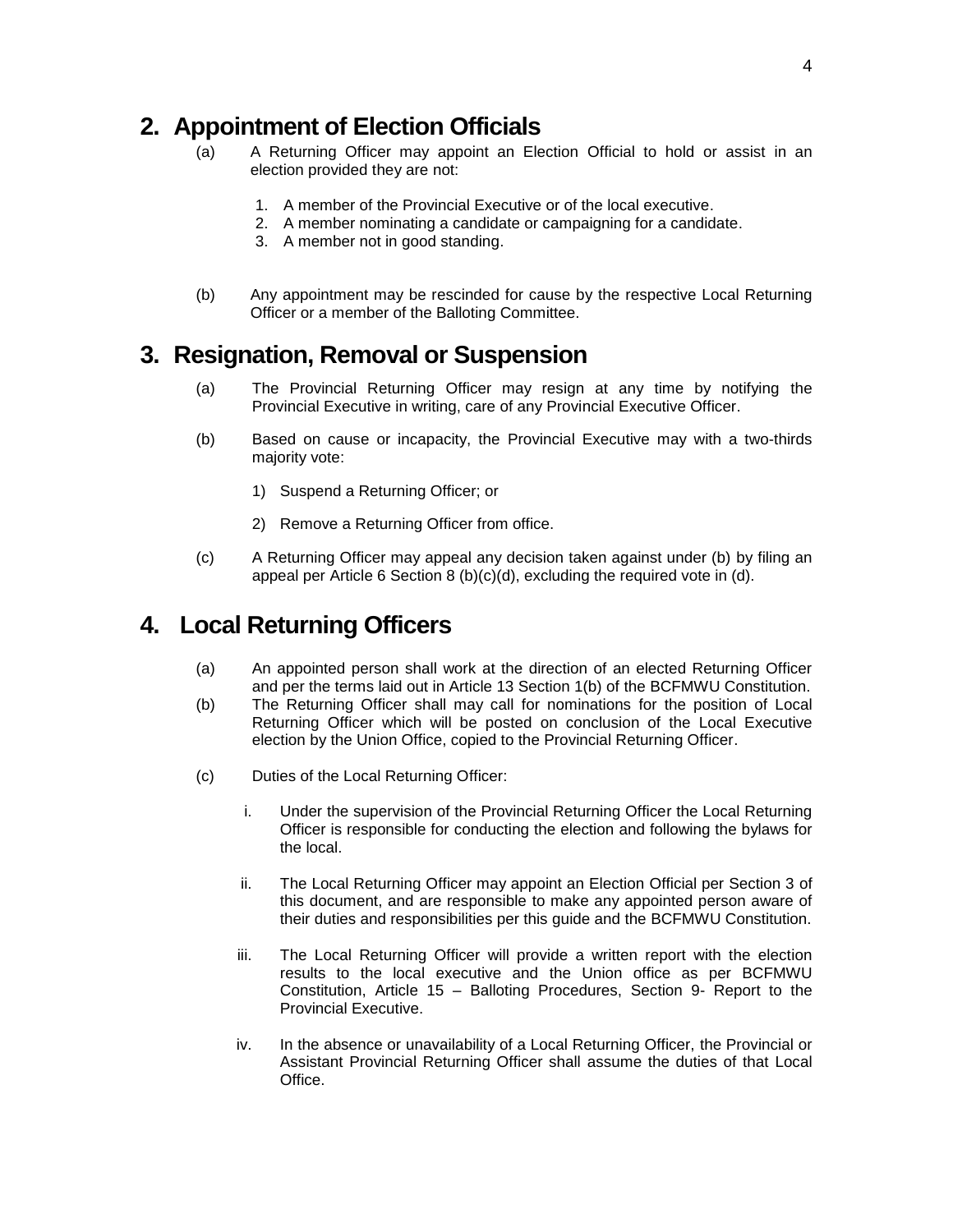### <span id="page-4-0"></span>**5. Calling an Election**

Election called when writ of election is issued:

- (a) On receiving written notice from the Provincial Executive that an election is to take place as per Article 15 Section 4 (c) of the Constitution, the Provincial Returning Officer must:
	- 1) Issue the writ or writs of election in accordance with the order;
	- 2) Transmit election notice to the appropriate Returning Officer and/or Election Officials; and
	- 3) Ensure election notice is posted on the Union website and on Union bulletin boards.
- (b) The Provincial Returning Officer shall receive all election notices, posters, call for nominations and nomination forms.

### <span id="page-4-1"></span>**6. Call for Nominations**

A Returning Officer's call for nominations must be posted for a minimum two-week period. The call shall contain the following information:

- (a) The dates for the start and end of the call for nominations;
- (b) How interested individuals can obtain information on the requirements and procedures for making a nomination;
- (c) The positions open for nomination;
- (d) Who should receive the nomination forms;
- (e) Any other information the Provincial Returning Officer considers should be included.

#### <span id="page-4-2"></span>**7. Nomination Forms**

- (a) A nomination must be made in writing.
- (b) Nomination forms must:
	- 1) Clearly identify the name and Local of the nominee, and be signed by that person;
	- 2) State the position of the nomination;
	- 3) The name and signature of the person nominating the candidate; and
	- 4) The date the nomination was signed by the nominee.
- (c) In the case of an election by acclamation, as soon as possible after the declaration, the applicable Returning Officer must return the notice of election and a copy of the nomination forms to the Provincial Returning Officer, certifying the names of the individuals acclaimed.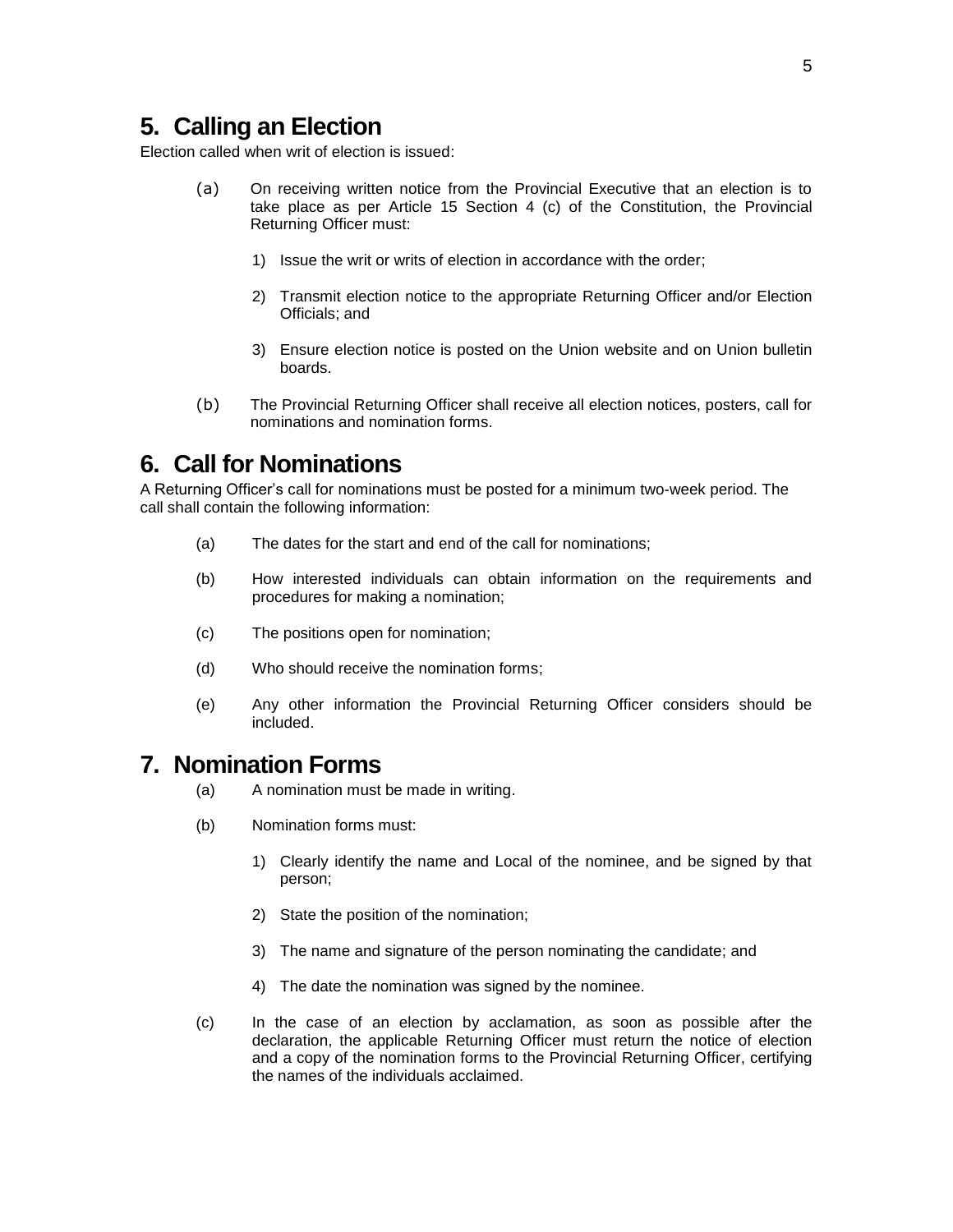# <span id="page-5-0"></span>**8. Notice of Election by Voting**

- (a) As soon as possible after the declaration of an election by voting, a Local Returning Officer must publish a notice of election and ensure that adequate notification is given to the local membership.
- (b) The notice of election must include the following information:
	- 1) The names of the candidates in the order and as the names will appear on the ballots;
	- 2) The positions the candidates are running for;
	- 3) The date, voting hours and voting places for general voting;
	- 4) Special voting opportunities in order to give voters who may otherwise be unable to vote an opportunity to do so; and
	- 5) Contact name for election information.

# <span id="page-5-1"></span>**9. Printing of the Ballot**

All ballots will be approved by the Provincial Returning Officer and will contain:

- (a) The names of the candidates arranged on an ordinary ballot alphabetically by their surnames and, if two (2) or more candidates have the same surname, be arranged alphabetically in order of their first given or usual names used on the ballot;
- (b) The position the candidate is being elected for; and
- (c) Balloting instructions.

#### <span id="page-5-2"></span>**10.Rules for Voting**

- (a) Each individual may vote only once in an election.
- (b) Voting is to be by secret ballot.
- (c) Persons at a voting station must not communicate information regarding how another individual voted or marked a ballot.
- (d) Persons at a voting station must not induce an individual, directly or indirectly, on how to vote.
- (e) No election posters shall be posted at or near any voting station.
- (f) No other person may loiter or be present without the Returning Officer's authorization at the voting station.
- (g) No other person may interfere with an individual who is marking a ballot.
- (h) Other than for the purpose of voting, a candidate must not be present while voting proceedings are being conducted.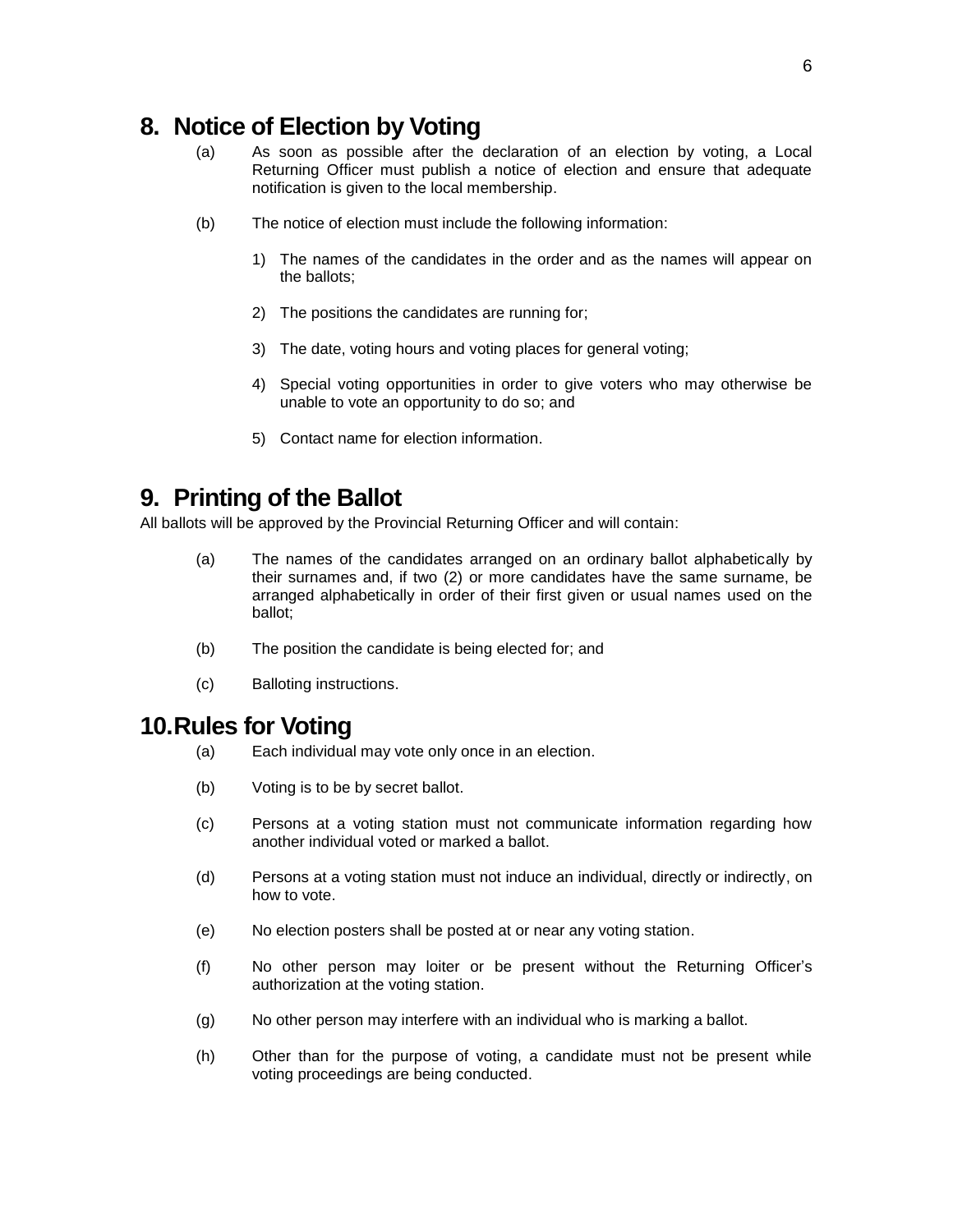### <span id="page-6-0"></span>**11.Replacement of Spoiled Ballot**

- (a) If a voter spoils a ballot before it is deposited into a ballot box, the voter may obtain a replacement ballot by giving the spoiled ballot to the election official responsible.
- (b) The election official responsible must immediately mark the ballot as spoiled and retain the spoiled ballot for inclusion with the election materials.

### <span id="page-6-1"></span>**12.Appointment of Scrutineers**

- (a) Candidates may appoint a scrutineer in accordance with these Guidelines to represent the candidate by observing the conduct of voting and the counting proceedings for the election.
- (b) If the individual is appointed as a candidate's scrutineer for the purpose of this section, a statement of this appointment must be submitted to the Returning **Officer**
- (c) Each individual present at the counting of the vote must preserve the secrecy of the ballot.
- (d) Scrutineers leaving a counting of the ballots, other than at a designated break time, will not be permitted back in to witness the counting process.

### <span id="page-6-2"></span>**13.Ballot Boxes**

- (a) A ballot box must be constructed:
	- 1) To ensure ballots can be inserted into it, but cannot be withdrawn unless the box is opened;
	- 2) To keep the ballots used to vote at general voting for any one voting station separate from all other ballots used in the election; and
	- 3) To keep ballots used for alternative absentee voting separate from all other ballots used in the election.
- (b) A ballot box that has been sealed must remain sealed and unopened until the ballots are to be counted, unless it is a ballot box for alternative absentee voting or unless it is to be used for another voting opportunity.
- (c) When a ballot box is opened for the transferring of ballots to a locked bag with a numbered pre-issued tag, the appropriate forms shall be signed by the election officials transferring the ballots and placed inside the bag prior to locking.

### <span id="page-6-3"></span>**14.Counting the Ballots**

- (a) Counting of the ballots shall happen per Article 15, Section 7(a). The counting process shall be continuous, notwithstanding short breaks.
- (b) Per Article 15 Section 7(b), the Returning Officer or Assistant Returning Officer shall make direct contact with the NUPGE Appointee for assistance.

### <span id="page-6-4"></span>**15.Rules for Accepting and Rejecting Ballots**

A ballot must be rejected if any of the following applies: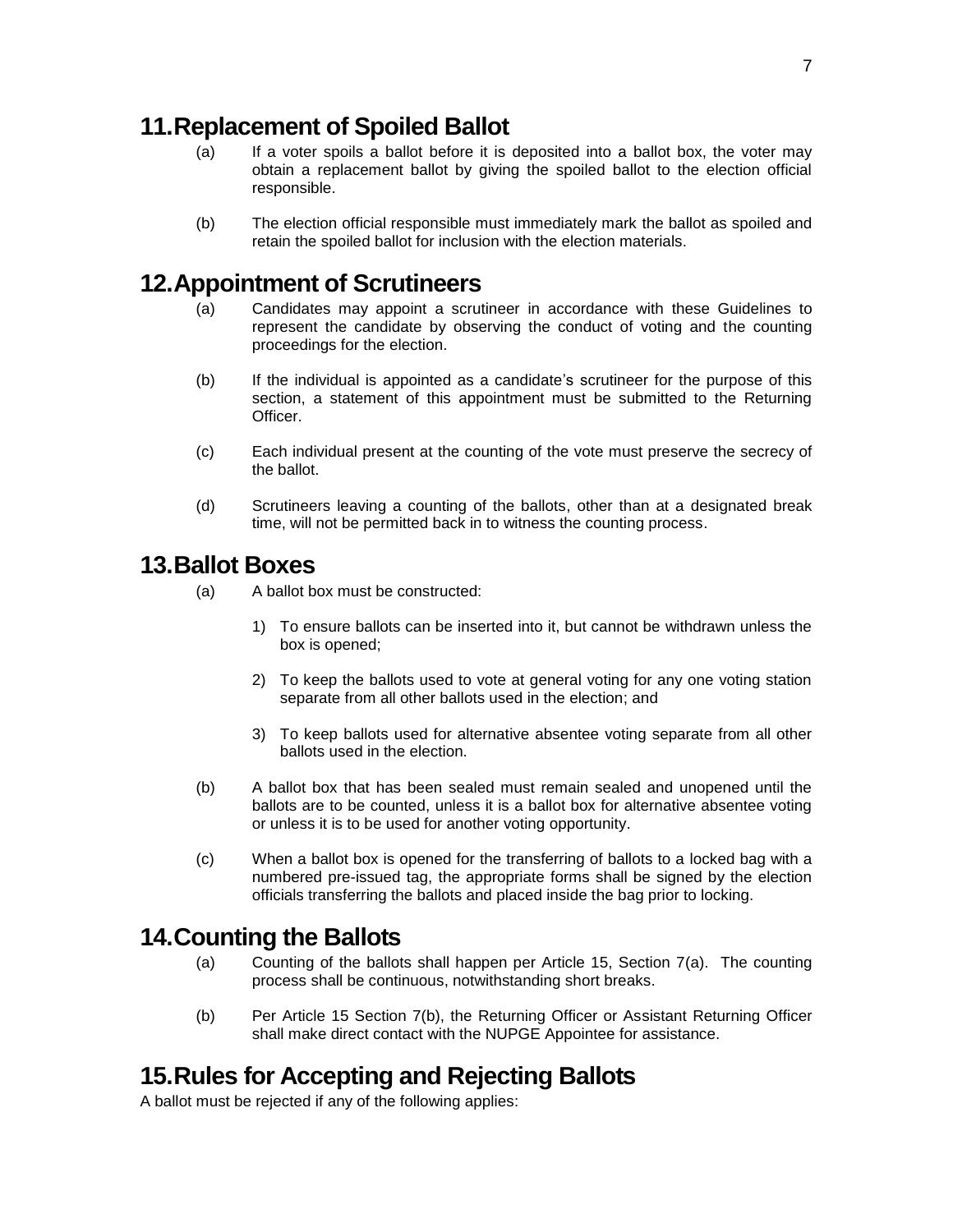- (a) The ballot physically differs from the ballots officially provided for the voting proceedings for which the counting is being conducted;
- (b) The mail-in ballot envelope does not clearly identify the member who is voting;
- (c) The ballot is marked as voting for more than one candidate; or
- (d) The ballot does not clearly indicate the intention of the voter to vote for a candidate.
- (e) The ballot identifies the voter.

### <span id="page-7-0"></span>**16.Recount of the Ballots**

A decision to recount the ballots may be made by the Returning Officer or Assistant Returning Officer, or by order of the NUPGE appointed person.

# <span id="page-7-1"></span>**17. Holding of Ballots**

Ballots shall be securely held by the Returning Officer responsible for the election for a period of 30 (thirty) days.

# **18.Destruction of Ballots after Vote**

Notwithstanding Article 15 Section 10 which applies for fleetwide referendum ballots, ballots for Local Elections shall be destroyed by a Returning Officer not less than 30 (thirty) days after the vote, and given no outstanding challenges.

# **19. Notification of Election Results**

As per Article 15- Balloting Procedures, Section 9- Report to the Provincial Executive the results shall be made available to the membership once the respective candidates have been notified of the results.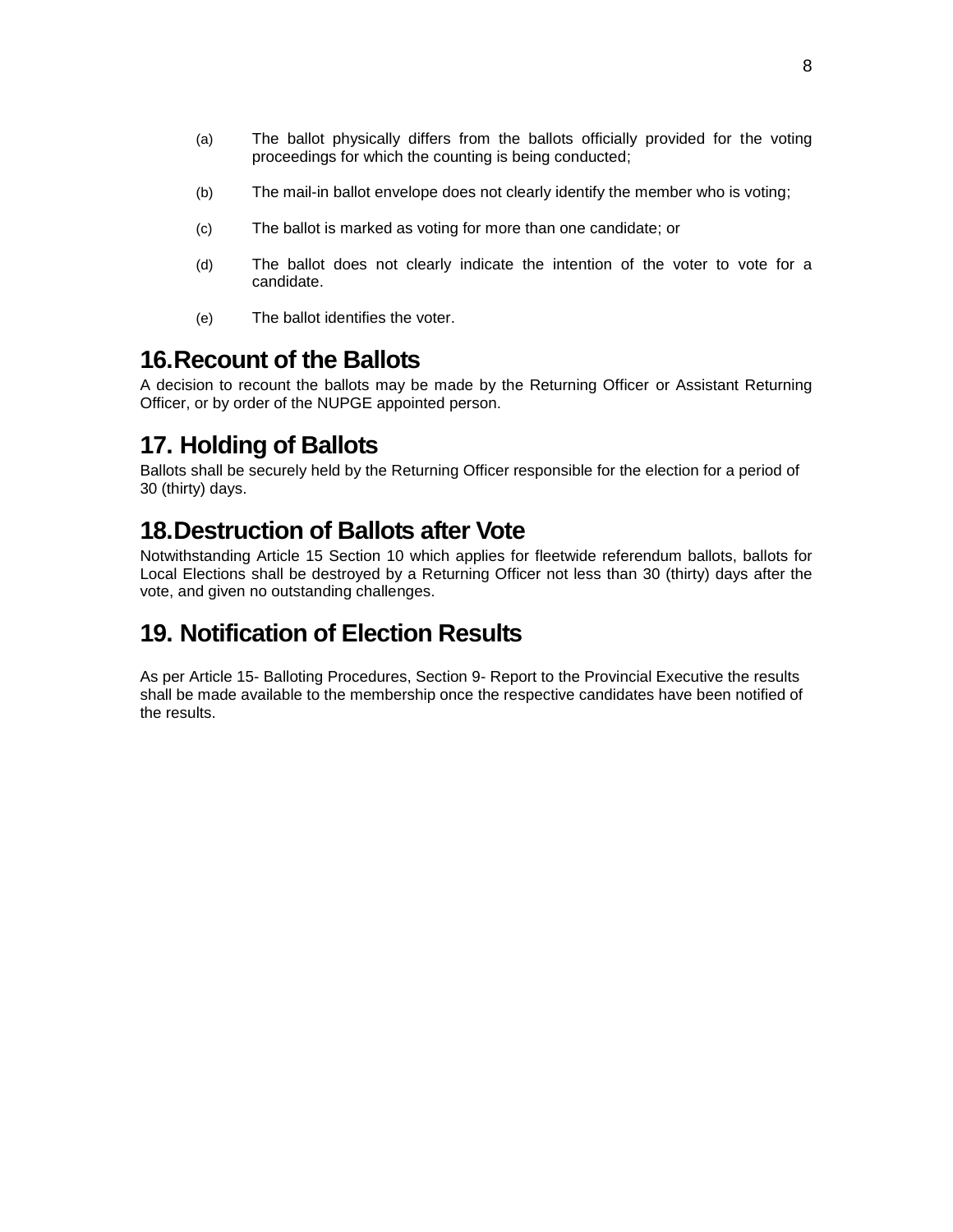# **1. – Election of Safety Committee Worker Representatives**

#### **1.1.1** Notice of Election, Nominations and Eligibility

**1.1.1.1 On expiration of any term at the site, the Union office shall issue call to nomination, notifying the affected Local President or, in the event of multi-local sites, the Provincial Returning Officer.** 

- **1.1.1.2 Nominations must be sent to the Union office.**
- **1.1.1.3 Nominees must be members of the site**
- **1.1.1.4 Elections for site and regional committee seats shall be determined in the following order:**
	- (i) **Nominee with the most votes from within the department; if only one person is nominated from the department they shall be acclaimed.**
	- **(ii) In the event there is no nominee from the department, the nominee with the most votes; if only one person is nominated from outside the department they shall be acclaimed.**
	- **(iii) In the event there are no eligible nominees, the worker representative shall be appointed by the affected Local Executive or, in the event of multi-local sites or for Regional Committees, the Provincial Executive.**

#### **1.1.2** Regional Committee Nominee

**1.1.2.1 The Regional Committee nominee must have sat on a site or regional within the last three years.**

#### **1.1.3** Senior Joint Regional Committee Representatives

- **1.1.3.1 The Senior Joint Committee Representative must sit on the regional committee that they represent.**
- **1.1.3.2 Senior Joint Representative may be selected by simple majority vote of the worker regional committee representatives.**

#### **1.1.4** Election Procedure

- **1.1.4.1 Election will be conducted by:**
	- (i) **The Local Returning Officer or their designate**
	- **(ii) In the event there is no Local Returning Officer, the Local President or their designate.**
	- **(iii) In the event of a multi-local site or for Regional Committees, elections shall be conducted by the Provincial Returning Officer or their designate.**